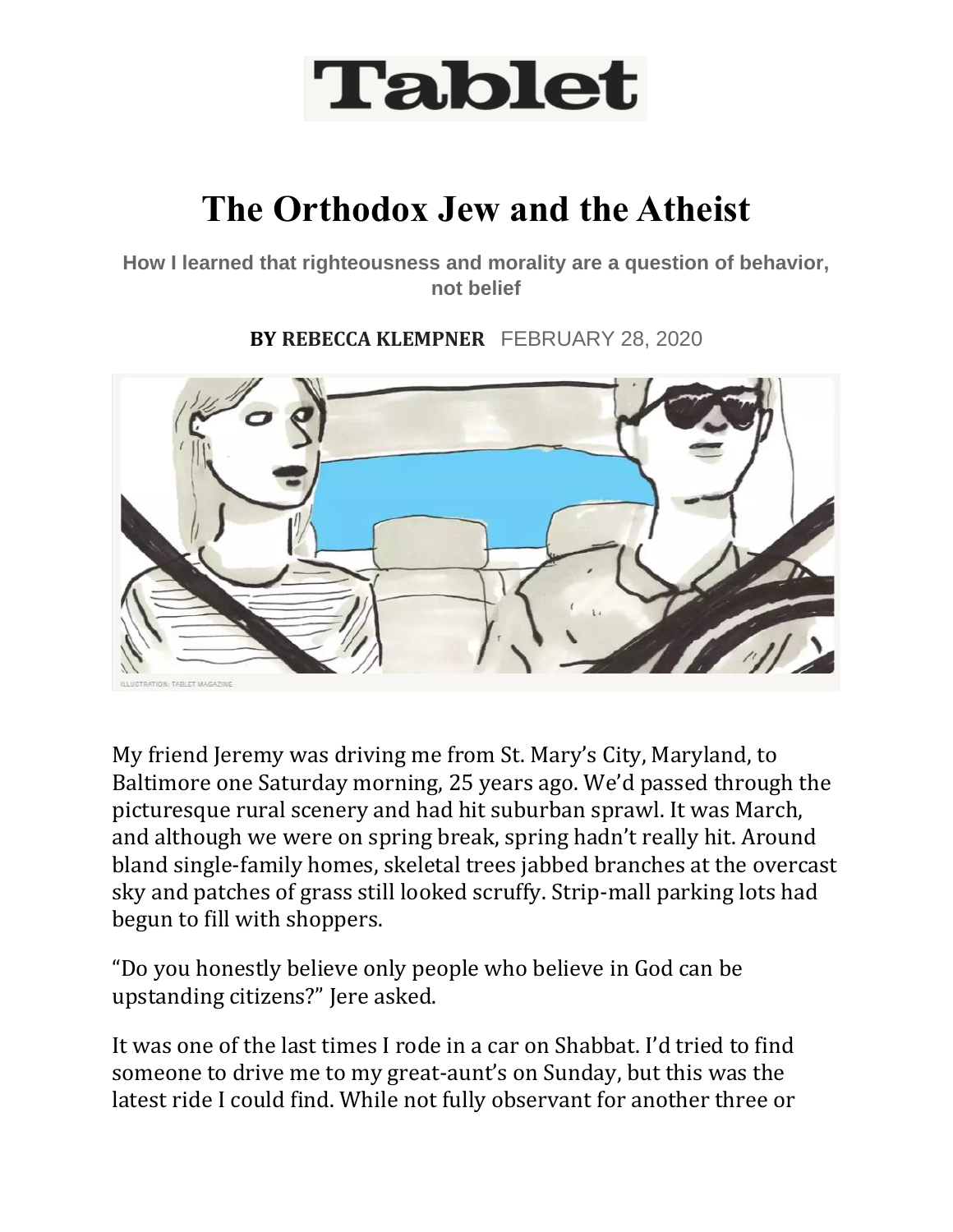four years, I had begun to curtail activities prohibited on the Sabbath because of my increasing conviction that the Torah was given to the Jewish people by God.

"I don't believe in God," Jere added after a moment.

I was surprised, because Jere was notable among our friends for *chassadim*—little acts of kindness, like this ride—and for *yashrut*, behavior on the straight and narrow. Over the preceding several years, I'd come to view atheists as self-absorbed, intellectually dishonest, and/or blind to the providence I saw around me. I believed they bent rules when they interfered with their convenience or hedonistic appetites, and were primarily occupied with themselves, not others. But Jere didn't fit that description.

I explained, "Most of the people I know who claim they don't believe in God are actually angry with God over something awful that happened to them. Or they have invented their own god—whatever they want to do right now."

Jere said, "Is the only way to decide something is right whether God approves? Because there are an awful lot of religions out there, and they don't seem to agree on what He said."

I had to concede the point. "So, how do you make decisions? Real moral choices, I mean."

"First of all," he said, "I have a limited time on earth. And I have no idea when my time is up. Whatever I do now counts. There's no redo. Second, my only posterity is what I leave behind for other people. I don't know if I'll have kids, but someone will. What kind of world will I leave behind for them? Third, if everyone were just out for themselves, what kind of world would we be left with? Life is just more enjoyable, smoother, if we try to get along, do what's right, help each other out. And finally, if there's no God, no one is going to bail anyone out of trouble but other people. You can't just pray and wait for God to take care of it. You've got to do something."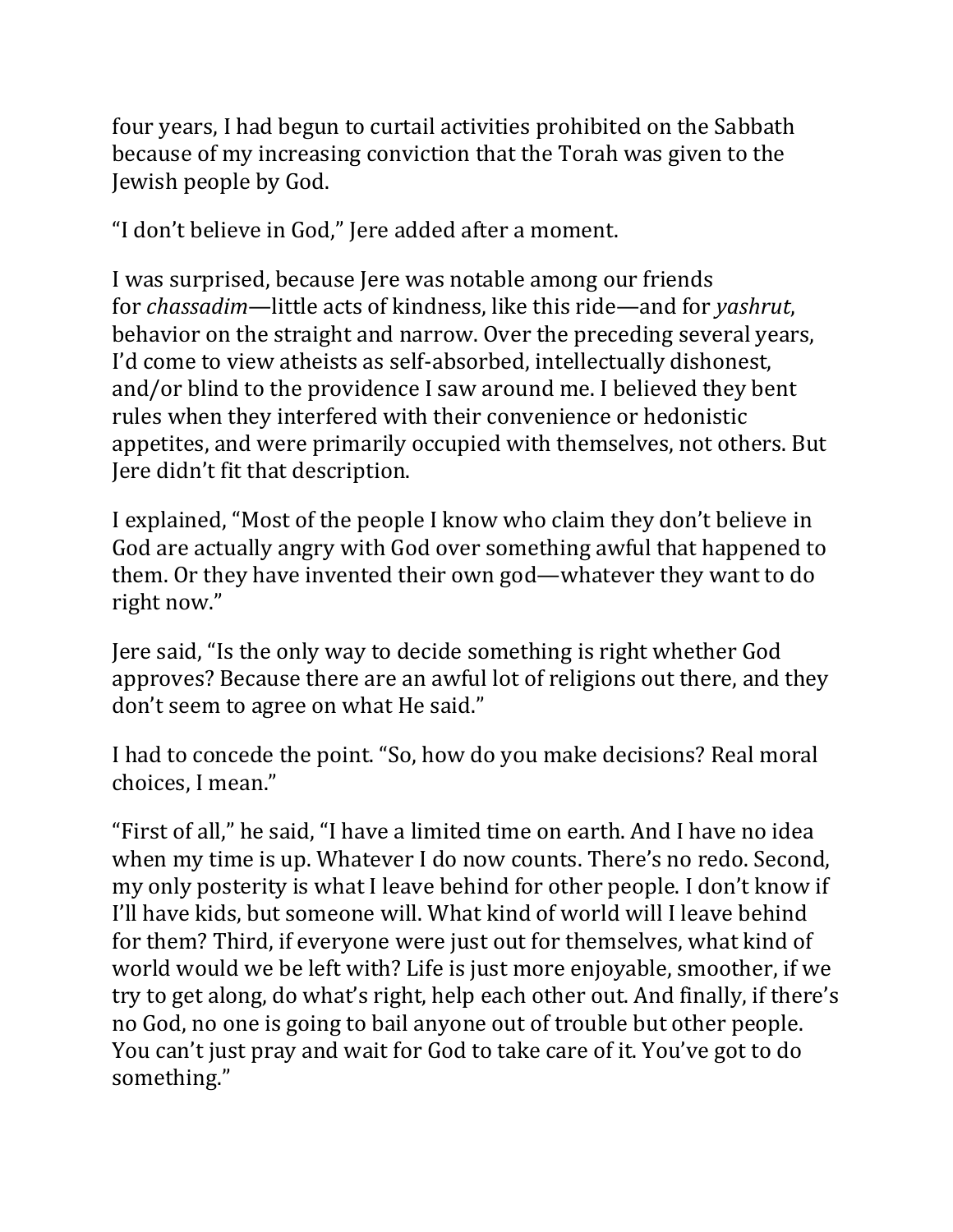Jere's points were highly persuasive. As I became more religious, they stuck with me. While I continued to build my morality on a foundation of Torah, and to believe that it represented God's will, I learned not to assume that the Orthodox way was the only way to construct a just, kind world.

Jewish sources look upon atheists with suspicion. It doesn't help that the Jewish religion is defined by its ethical monotheism: There is one God, He gave us laws on Mt. Sinai. At the end of our lives, we will receive appropriate consequences for our actions, good and bad.

Some might protest that these are only the beliefs of the Orthodox—a minority of Jews. However, most Reform services include the declaration of faith—*Hear, O Israel, the Lord our God is the only One*. And most Conservative synagogues close with one of two liturgical poems—"*Adon Olam*" or "*Yigdal*"—both of which proclaim God's Oneness, His creation of the universe, His omniscience and omnipresence.

When the Rambam lists seven "Noahide laws" that apply to non-Jews, he includes belief in God as essential for entrance into the World to Come.

As I began to read more classic books of Jewish literature, I learned that belief in God should lead a person to "fear of heaven," a state in which a person's consciousness of God's constant supervision of their deeds prevented them from sinning, and to "love of God," which should imbue a person with a strong desire to fulfill the commandments in order to demonstrate their affection for God. Moreover, knowing that God created every human being and loved them all should remind believers of the innate respect other people deserve.

My reading was reinforced by observations I made in college: Many students declared that there was no objective morality, and then used the absence of any rule to justify an assortment of behaviors that served nothing but their own egos. Jew or non-Jew, if you lacked a belief in God, how would you choose right, know what's right, and feel everyone deserved to be treated right? As I understood it then, morality didn't end with a belief in God—but it did begin with it.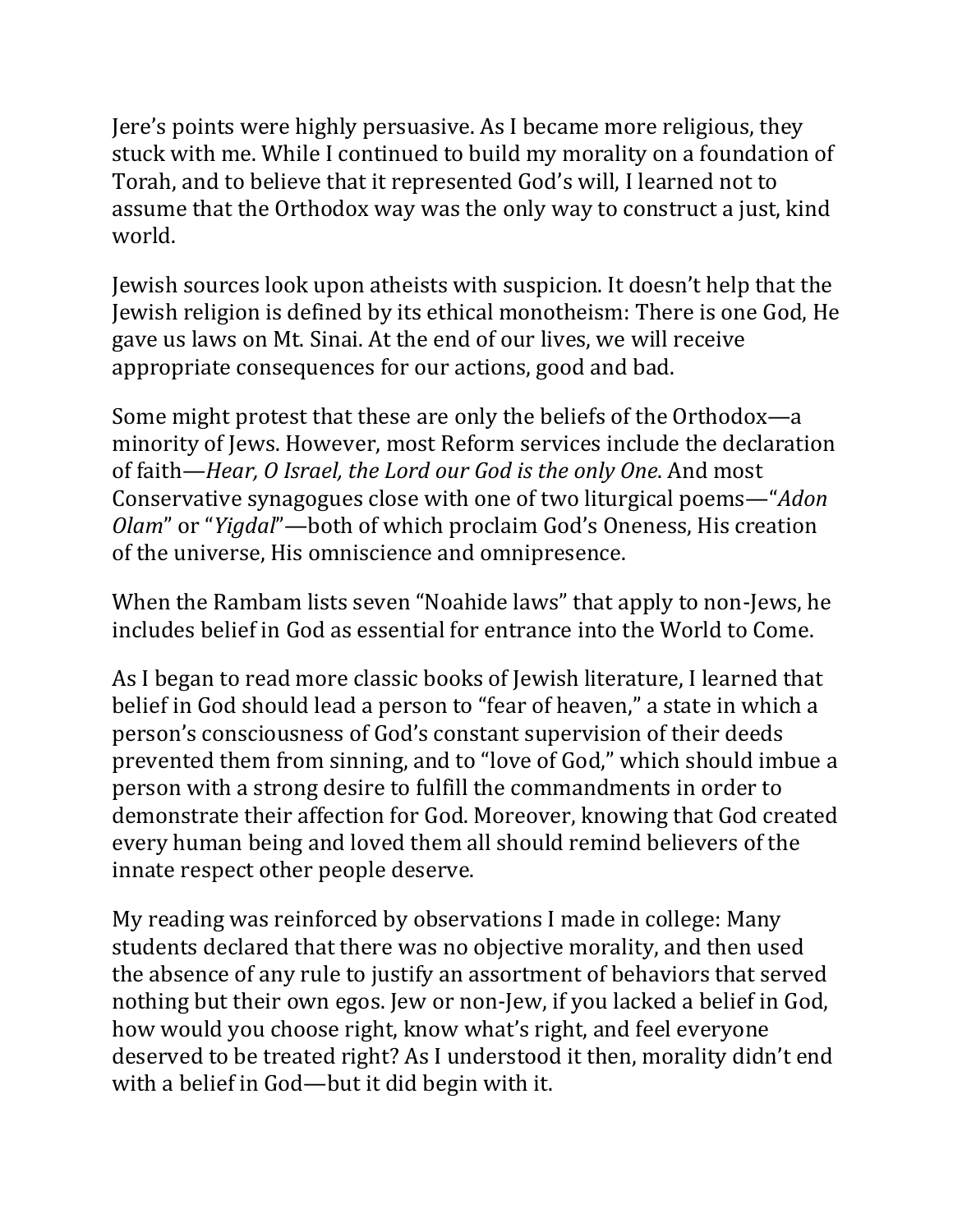Today, however, as an Orthodox Jew living among mostly other Orthodox Jews, I find myself regularly defending atheists, like Jere. In fact, even without having any faith in God of their own, they have the power to shore up mine when it flounders.

As I grew in my religious practice in the past 25 years, I witnessed outstanding acts of *chessed* and *yashrut* among other Orthodox Jews: Men noticed they were undercharged and returned to the store to pay the additional amount. Women drove to their housekeepers' homes to pay them on time because they hadn't been home when the housekeeper left (since unless there is a contract stating otherwise, the Torah requires workers to be paid the same day). People lent money without interest (to comply with Jewish law). Tables full of Shabbat guests discussed ideas rather than gossip.

Orthodox Jews donated hygiene kits to the homeless, fed new mothers, and visited the sick. There were donors who paid for a poor couple's wedding each time they married off one of their own kids. Still others covered rent for elderly or ill neighbors. Signs attempting to return lost objects popped up constantly around the neighborhood, on social media, and in Jewish newspapers.

These acts were motivated by a belief in God, and they uplifted quotidian life into something spiritual. Moreover, when Jews behave well, they make God look good, a concept called *kiddush Hashem*. Yes, there were non-Orthodox, non-Jewish, and even nonbelieving people who did these things—and I admired them for it. Yet, the refinement and charity in the Orthodox world seemed unparalleled to me.

Oct. 15, 2014, was Hoshanah Rabbah, the final day of Sukkot, a time when the Jewish people are meant to experience joy. I was waiting for my husband to return from synagogue with willow branches for me to beat, part of an ancient custom that symbolizes the defeat of the evil inclination.

I checked the news and learned that Barry Freundel, the rabbi of Kesher Israel, an Orthodox synagogue in Washington, D.C., had been [arrested](https://www.tabletmag.com/tag/barry-freundel) the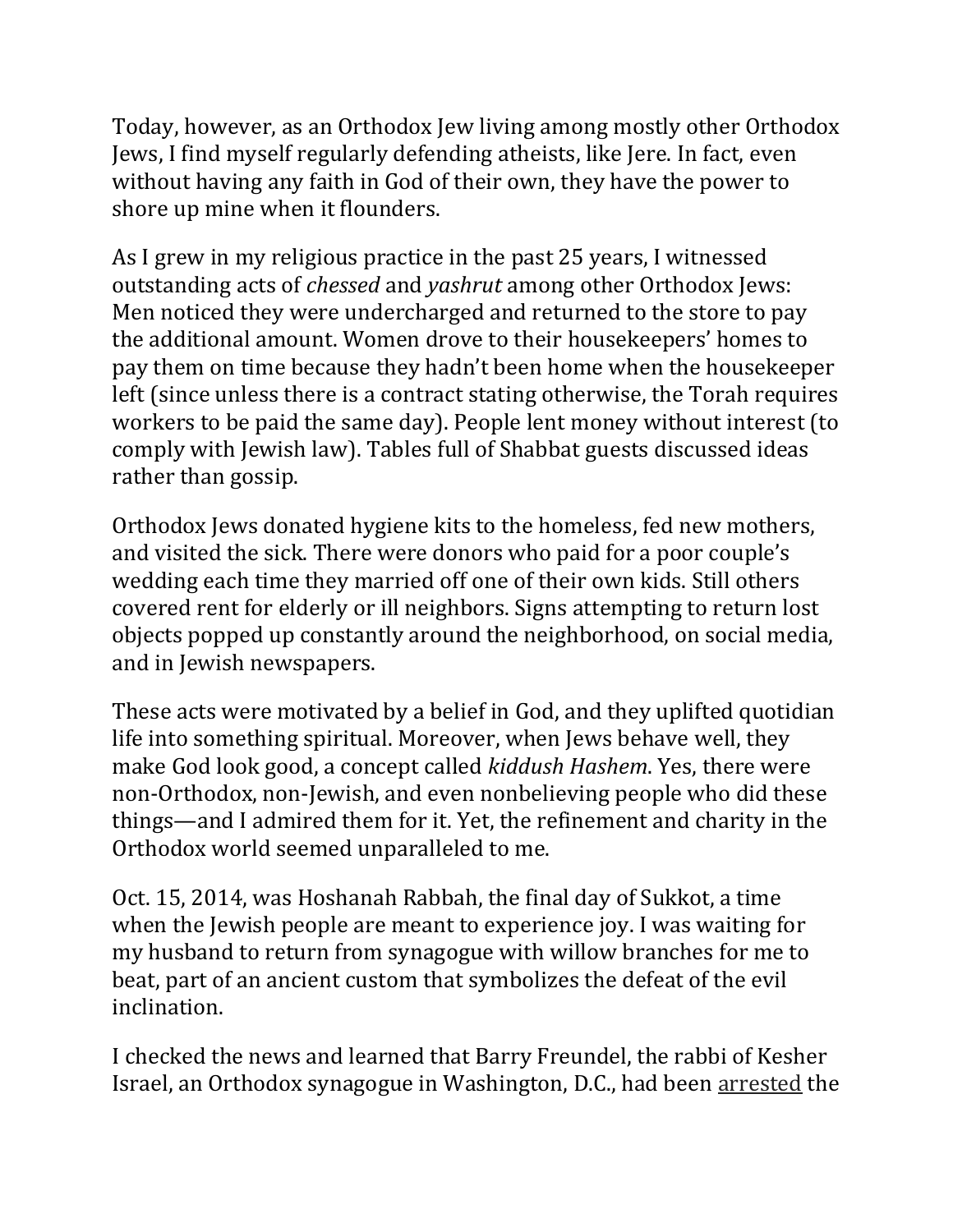previous day on suspicion of voyeurism. Stunned, I sagged against my chair, speechless till my husband arrived. Even then, I couldn't bring myself to tell him what I'd learned, hoping that maybe it would turn out to be a giant mistake. Kesher Israel was my first synagogue, and Freundel was the first rabbi I'd selected for myself. He was someone I'd respected and learned from, the first rabbi I'd asked a religious ruling from. I'd worked as his secretary for a year. I'd babysat his kids!

In just two days, we would celebrate Simchat Torah, the day we complete our yearly reading of the Torah. I had fond memories of Simchat Torah in Georgetown, of getting permits for a street closure, of separate circles for the men and the women, dancing right on N Street for everyone to see our jubilation. How was I going to celebrate this Simchat Torah?

"I won't tell my husband," I told myself. "I'll wait till after Simchat Torah. Maybe Rabbi Freundel will be cleared. Maybe there is some kind of misunderstanding."

But after Simchat Torah, I checked the news and more of the story had come out. The accusations were dreadful: spying on women in the mikvah, the ritual bath, and abuse of women approaching him for conversion.

I felt betrayed, misled, naïve. I had been taught Torah by someone who violated it. The very person I had relied on for guidance had broken the community's trust—and mine. Moreover, he had relied on his "holy" exterior to access victims, make them comfortable, and groom them for abuse.

## *How am I to trust a rabbi again*? I asked myself.

Over the years, there would be more horrors of this kind: a Hasidic rabbi who was convicted of multiple rapes, then welcomed back by a significant percentage of his followers; the principal of a girls' school who abused children, fled to Israel, and now fights extradition; and teachers who seduced and molested their students. This list doesn't include a host of less violent but still disturbing offenses, like welfare fraud, racism, sexism.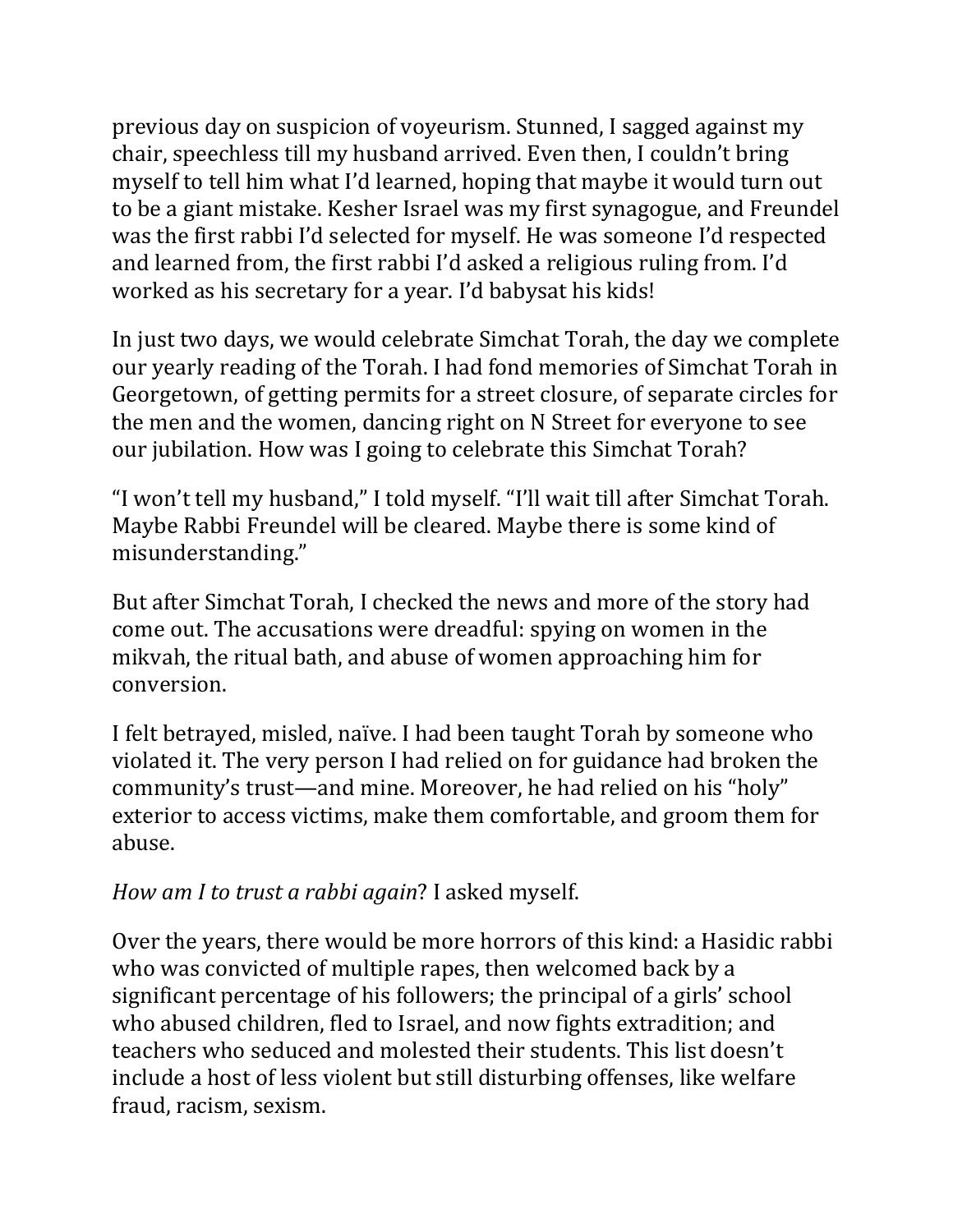Some Orthodox Jews will ignore these infractions or say they are unfortunate but rare. They may call for others to forgive offenders who haven't done *teshuvah* or may actively cover up crimes.

Others say, "Don't judge Judaism by the Jews." But how else are we supposed to judge it? If we tell the world, *This is the one truth, the only set of rules, the best there is*, and members of the Orthodox community behave no better—and sometimes worse—than those outside of it, what does that say about the community, its leaders, its foundation?

I spoke with Jere recently about that conversation we had 25 years ago and how demoralized I feel when supposedly pious people fail so spectacularly. He said, "Honestly, that's the stuff that convinces me a lot of religious people are pretty sh\*tty. What does that say about the God they want me to believe in?"

The reverse of *kiddush Hashem* is *chillul Hashem*—when believers act immorally, they not only sully their own reputations, but those of the Jewish community as a whole and God Himself. *Chillul* relates to the word for "hollow." By acting immorally, the sinner sucks some of the Godliness out of the world.

How do we inject the Godliness back in?

According to Rabbi Moshe Chaim Luzatto, in *The [Way](https://www.feldheim.com/way-of-g-d-derech-hashem-compact-edition-1) of God*, goodness and Godliness are the same thing. He wrote: "True good exists only in God. … By clinging to the elements of perfection, this unique creature (humankind) would make itself resemble its Creator, at least to the degree possible to it. As a consequence, it becomes worthy of being drawn close to God …"

When a person acts like God, they channel His goodness into the world, and develop a relationship with Him. Believing in God doesn't do it only *acting* like Him: offering hospitality, feeding the hungry, comforting mourners, being faithful and reliable.

Although believing in God isn't enough to guarantee sound moral choices, it can lead some people to them. Every day, I see Jews who